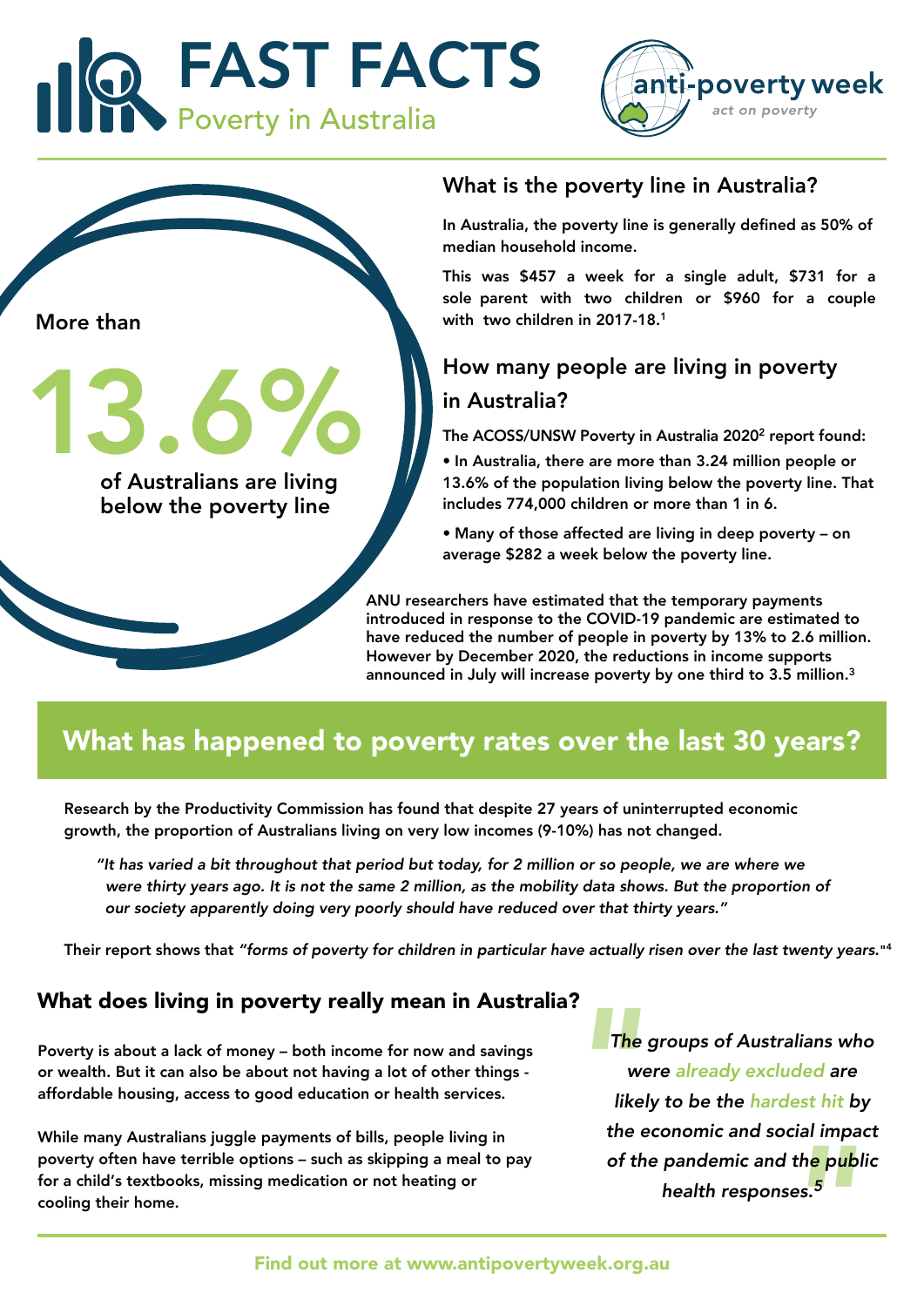



The Senate Inquiry into the [Adequacy of Newstart](https://www.aph.gov.au/Parliamentary_Business/Committees/Senate/Community_Affairs/Newstartrelatedpayments/Report) (now called JobSeeker) found that:

of the welfare system. Rather, the current system is failing them. The Australian income support system is clearly<br>not meeting its objective of ensuring a minimum standard of living for all.<br>In her submission, Aeryn explai In a wealthy country like Australia, no one should be forced to forego meals in order to pay for medications or<br>housing. The committee heard throughout the inquiry distressing accounts of deprivation, highlighting the dail In a wealthy country like Australia, no one should be forced to forego meals in order to pay for medications or housing. The committee heard throughout the inquiry distressing accounts of deprivation, highlighting the daily struggles of those living below the poverty line… Alarmingly, these lived experiences of poverty and extreme not meeting its objective of ensuring a minimum standard of living for all.<sup>6</sup>

I'd no longer be just surviving or even <mark>bar</mark>ely<br>| existing. I could afford to live."<br>| f terrible hardship including people and families having to **In**<br>in<br>ess In her submission, Aeryn explained how a small increase would enable her to afford many basic essentials and concluded: "But most importantly, existing. I could afford to live."

Evidence included stories of terrible hardship including people and families having to sacrifice medical care, prescriptions drugs and other necessities. "I am unable to afford the medication I need...I have had to stop seeing my psychologist...which has been very detrimental to my mental health."7

We know that for many people being sick can make your poor and being poor often makes you sick. See APW [Briefing Poverty, Health and COVID-19.](https://antipovertyweek.org.au/wp-content/uploads/2020/04/APW-17420-Poverty-Health-and-COVID-19.pdf)

# What groups of people are more likely to be living in poverty?

#### The ACOSS/UNSW [Poverty in Australia 2020](http://povertyandinequality.acoss.org.au/wp-content/uploads/2020/05/Poverty-in-Australia-2020-Part-2-%E2%80%93-Who-is-affected_Final.pdf)<sup>8</sup> report found:

Those experiencing poverty at the highest rates are those unable to find paid work – 66%.

Many Indigenous communities have substantially higher levels of income poverty than non-Indigenous communities. The poverty rate for Aboriginal and Torres Strait Islander people is 31%, while poverty is twice as high in very remote communities (54%) as in major cities (24%).

A major source of child poverty is the high poverty rate (44%) among sole-parent families, who must generally rely on a single income.

There were over 1 million (1,016,000) people living in poverty who relied on wages as their main source of income. Data from th[e Centre for Future of](https://www.tai.org.au/sites/default/files/Insecure_Work_Factbook.pdf)  [Work](https://www.tai.org.au/sites/default/files/Insecure_Work_Factbook.pdf) published in May 2018, showed in 2017 for the first time, less than half of all people employed were in paid full-time employment with leave entitlements.<sup>9</sup>

Relying on income support and renting in the private market also increases the risk of poverty, for example the poverty rate for people aged over 65 is 10% but if privately renting, this rises to 39%.

Since 2006, poverty has been falling in major cities while increasing in remote communities.<sup>10</sup>

" D<br>
recip<br>
prev down on extreme heat<br>days.<sup>11</sup> Don, a JobSeeker recipient in his 60's who previously worked as a mechanic for 40 years, manages bill payments by not using heating, goes to bed early to cope with the cold and visits libraries and supermarkets to cool days.<sup>1</sup><sup>1</sup>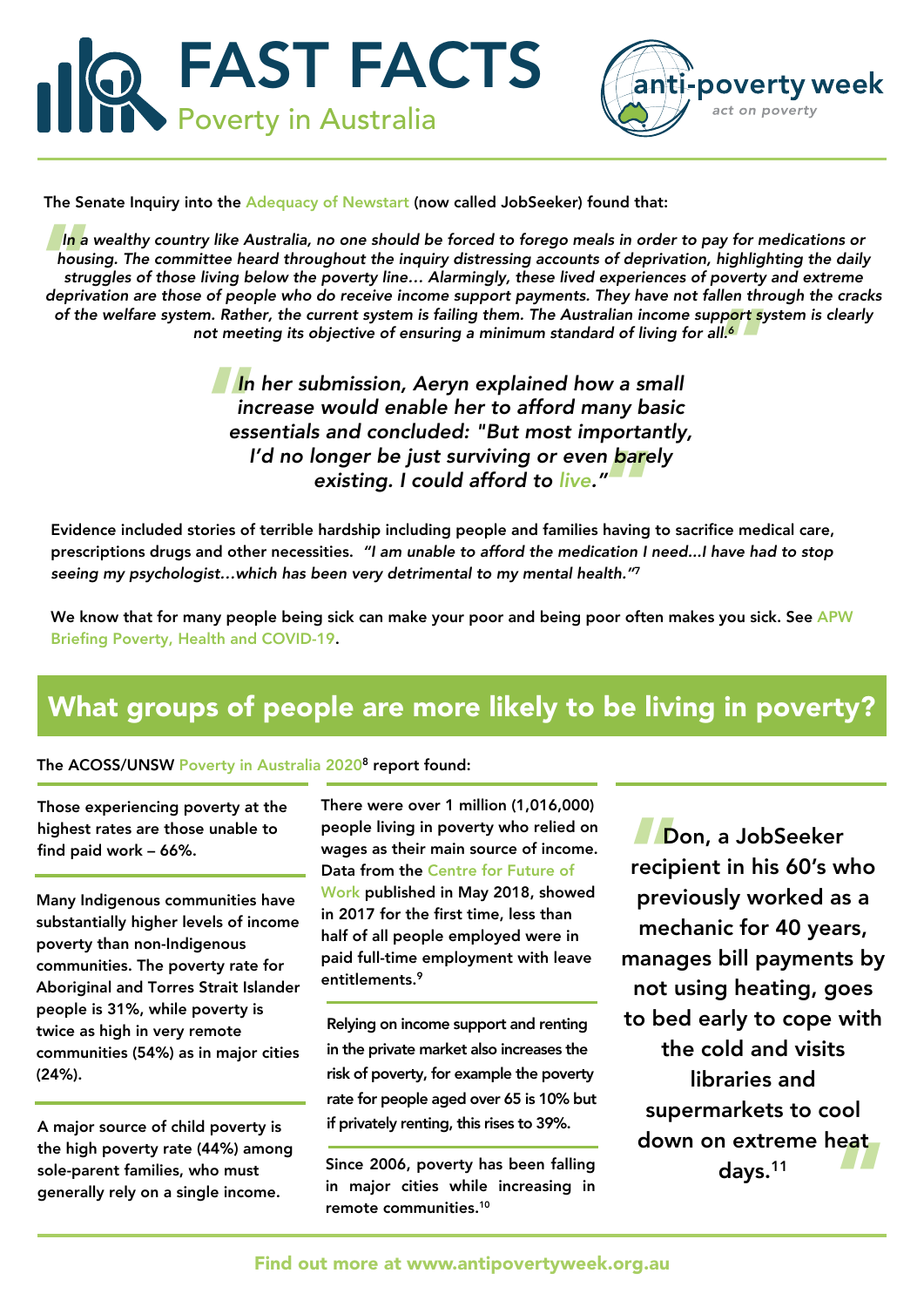FAST FACTS Poverty in Australia



### What about persistent or entrenched poverty?

Many Australians experience economic disadvantage at some stage in their lives - often as a result of unemployment, illness or disability or a relationship breakdown. For most of us, it is temporary and we are back on our feet in a short time especially if we have savings and/or family and friends to help.

However about 3% of Australians (roughly 700,000 people) have been in income poverty continuously for at least the last 4 years. People living in single parent families, unemployed people, people with disability, Indigenous Australians and children living in jobless households where no one has paid work are at risk of entrenched poverty.<sup>12</sup>

#### What are the triggers for poverty?

70% of Households Recent research found that as many as

had at least one person who needed to receive income support because of unemployment, illness or relationship breakdown between 2001-2015.1<sup>4</sup>

Access to employment, the level of public income support available to people with low or no incomes, and housing costs are the three main drivers of poverty.<sup>1</sup><sup>3</sup>

If these payments are too low and the person or family doesn't have other supports, they can fall into poverty. Of all Australians living below the poverty line, 51% relied on social security as their main source of income.<sup>1</sup><sup>5</sup> Until the temporary Coronavirus Supplement was introduced in April 2020, the payment for people who are unemployed has not increased in real terms since 1994.

" " nothing. It's not a small, menial thing that gets them there.1<sup>6</sup> I experienced a lot of family violence which meant I couldn't live at home. It was not a choice. People don't end up in a situation where they're homeless or living on their own, for

And<br>you<br>g.<br>nemp<br>pay And if you're on a low income, one bill can spin you so out of control so that you've lost everything. - Helen, in her 60's, now retired and reliant solely on unemployment payments.<sup>17</sup>

More infrequent life events such as the onset of a severe mental illness or domestic violence can be a trigger for severe poverty and homelessness if supports are not available.

Domestic violence is the single largest contributor to homelessness (40%) according to the inaugural [Australian Homelessness Monitor](https://www.launchhousing.org.au/site/wp-content/uploads/2018/05/LaunchHousing_AHM2018_Overview.pdf) published in 2018.18